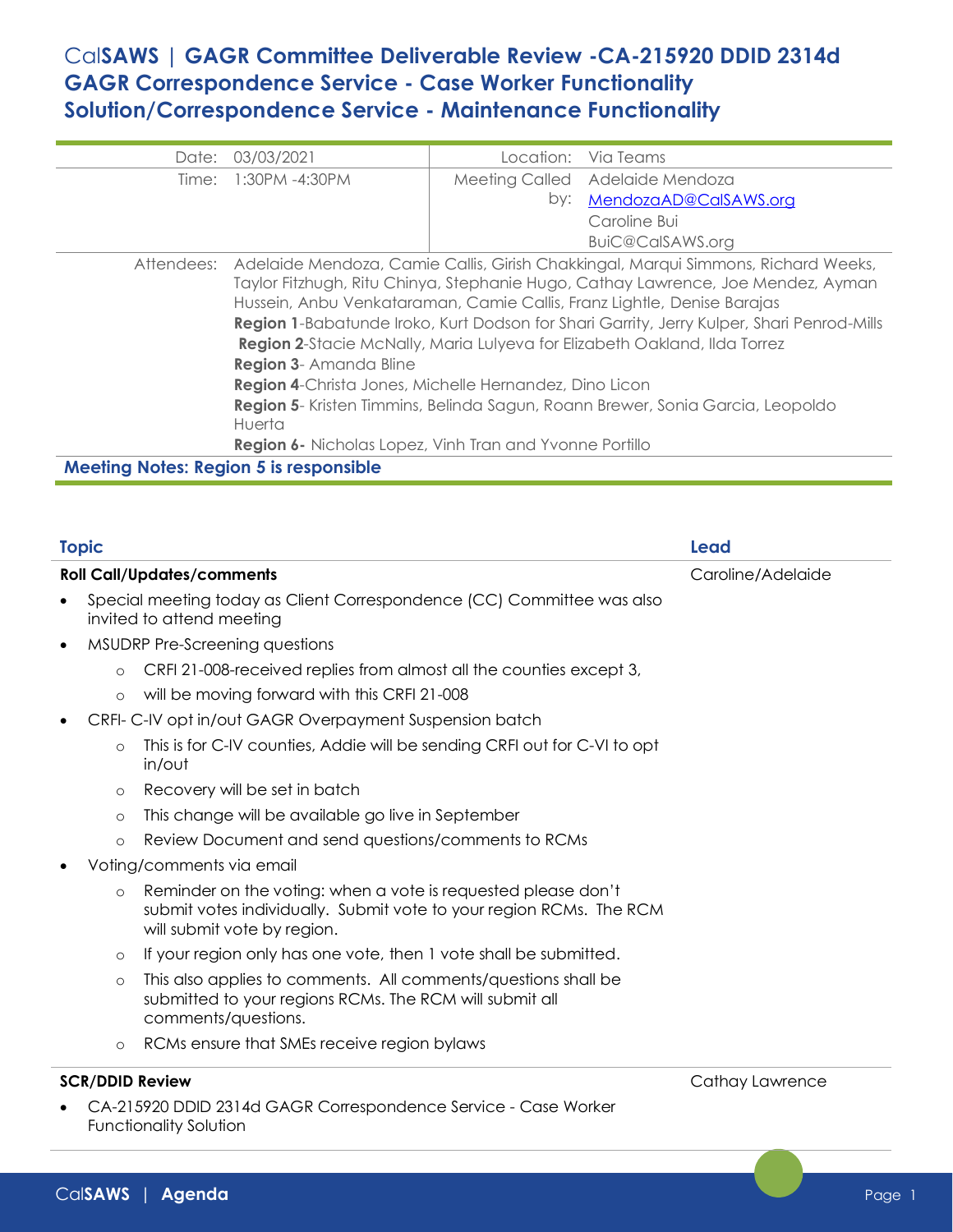### **Topic Lead**

- o High level assumptions:
	- ➢ "Lift and shift" existing CC administration pages and functionality
	- ➢ "Lift and shift" of existing "Case Worker" pages and functionally
	- ➢ Adjust look and feel of pages to align with CalSAWS
	- ➢ Implement the client correspondence template design application: Extream Software
	- ➢ Adjust correspondence to align with CalSAWS
- o Available to CalWIN counties and C-IV counties that opt in to the CalWIN GAGR solution
- o CC administration steps: design the CC template using Extream software, associate the data variables to the CC template using the CC administration
- o Manual level: select the CC template and reason code, enter mandatory variables, and preview CC
- o SCR implements the Case Worker page functionality for the new CalSAWS GAGR solution.
- Currently, CalWIN manages the GA program logic and generates the CC using case worker online pages within the CalWIN application. The GAGR solution within the CalSAWS system doesn't include generating GAGR correspondence.
- o New case worker pages will be developed in the GAGR correspondence service. This solution will provide users a platform to review, process, and generate CC for GAGR cases.
- o Search NOA page is used to display the reason code/NOA text available for the selected NOA. The NOA Header text, Reason Description and NOA Text display for the selected Reason Code. This page is for a user that wants to generate a NOA manually, they will have to search for a NOA by action, search action will give results based on action search, if there's multiple actions all will be listed.
- o Currently if a NOA has multiple reasons, the user can select up to 10 reason codes. A NOA can include up to 10 reason codes.
- o Generate NOA manually page used when generating the NOA manually. From this page, the user can select a current or future budget month and year, enter manual variable information, as well as freeform text. In addition, the user may select and enter manual variable info for an associated tandem correspondence and preview the NOA for any associated tandem correspondence before printing.
- o Free form text will allow the user to enter manual comments up to 400 characters, have the option of previewing the notice and cancel the NOA.
- o When you see a bracket that means variable data
- o Enter NOA Variables page allows the user to view system populated NOA variables and manually enter variable data when needed prior to printing a NOA. NOA variables must be entered when the user is manually generating a NOA. NOA variables will include all the variables that are available.
- All NOAs are broken into sections, header variables (header text) lead in paragraphs-actions taken and here's why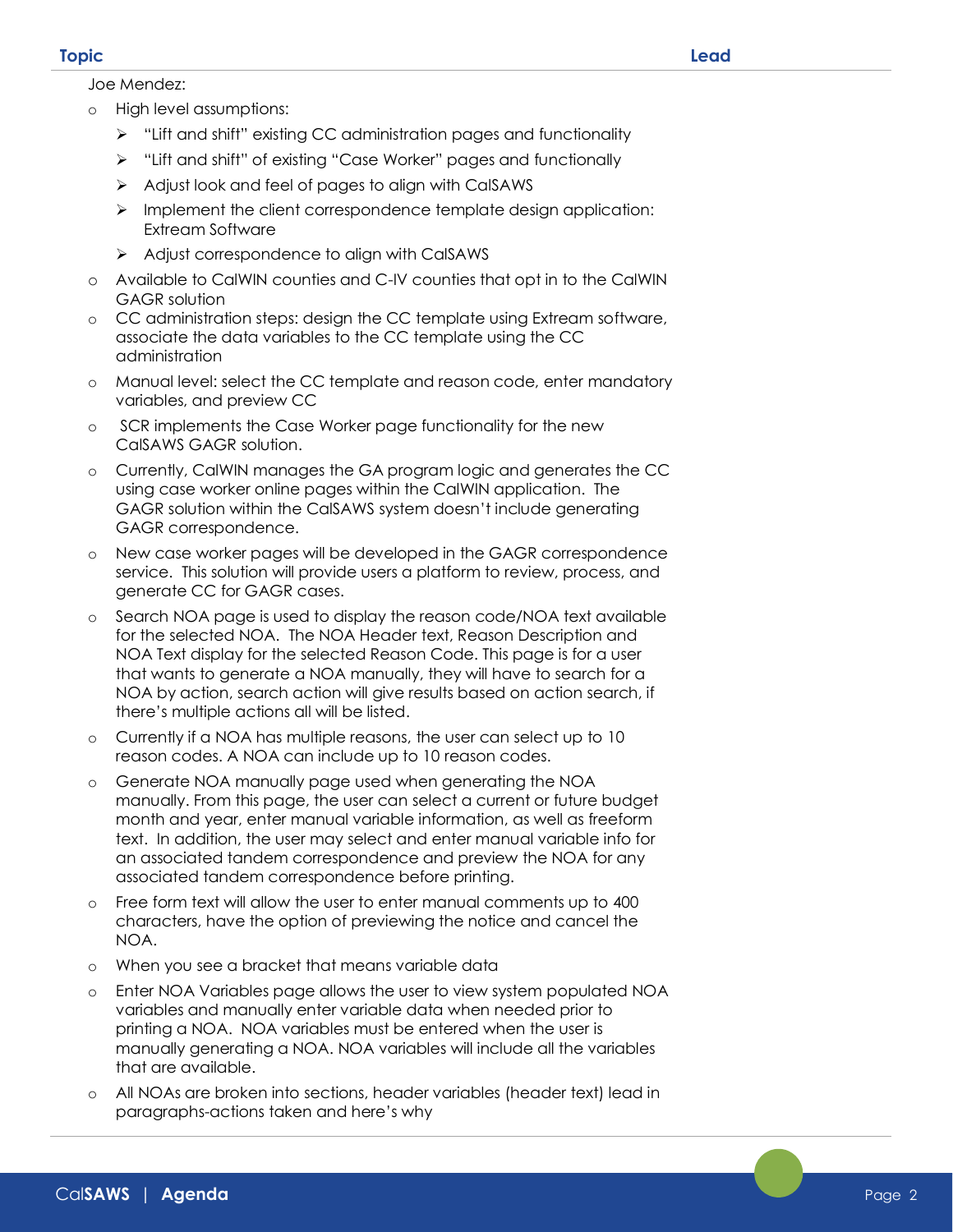- o Body Text variables-based on the reason code there is an associated body text that explains why the county is taking the action (whether manually generated or systematic system generated)
- o Manually generated variables are left blank
- o Same for budget variables
- o Lastly we have continuation variables-not sure if GAGA NOAs include continuation sheets but it's an option available for GAGR notices
- o Radio buttons on the left are more for client correspondence date, the boxes on the right are sections that allow manual variables, gray out sections are system generated
- Enter free form text page allows the user to manually enter freeform text to add to a NOA prior to printing. It's an open box where the worker can enter their text, up to 400 characters, allows to copy and paste, free form text will print at the bottom of the NOA in italic print.
- o Regulations will populate for each reason code selected.
- o Generate a form/other CC manually page is used to manually generate forms and OCC. From this page, the user can enter manual variables for the selected forms and accompanying tandem correspondence, as well as free text for an OCC. The user can preview the form and tandem correspondence or OCC before printing.
- The correspondence will populate with the necessary information; secondary individual is currently available in CalWIN for example for KinGAP if the individual is CR and the 2nd individual can be the child, that functionality is part of CalWIN and that's why this is available.
- Enter Correspondence variables page is used to view a correspondence's system-populated variables and to enter any additional manual variable information. Manual variable data can be entered for linked tandem correspondence, as well. If the user selects one of the variables it will show you a description of what needs to be added to the NOA.
- o View/Generate CC detail page is used to view selected CC details and enter any manual or missing variable information prior to printing. If a CC is systematically generated-the system will allow the user to select the CC correspondence and view the detail information of the CC. If it's a NOA it will let the user know that mandatory variables are needed and what action triggered the CC. Lastly preview and ultimately generate the document.
- o All current functionality in CalWIN will be available in CalSAWS.
- o **Question:** Are there any security rights to the NOA? Each county will have access to security rights.
- o This process is only applicable to CalWIN counties. C-IV counties will continue with their current business process (manually generated). Once all CalWIN counties migrate, this option will be open to all C-IV counties.

# **Votes:**

- R1: 2 votes -Yes
- R2 1 vote-Yes
- R3 1 vote-Yes
- R4 2 votes- Yes
- R5 3 votes- Yes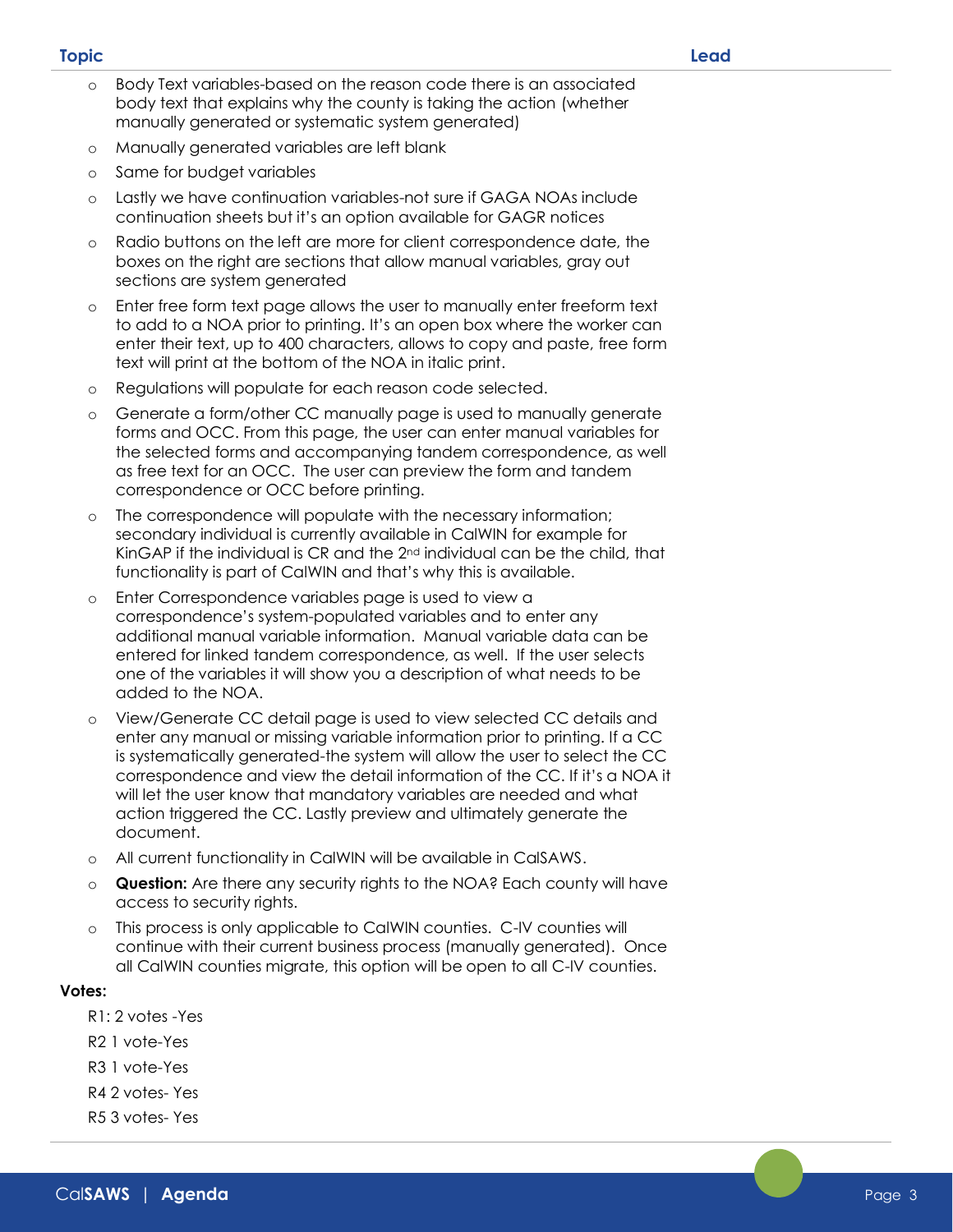| <b>Topic</b> |                                                                                                                                                                                                                                                                                                | Lead     |
|--------------|------------------------------------------------------------------------------------------------------------------------------------------------------------------------------------------------------------------------------------------------------------------------------------------------|----------|
|              | R6-requested to submit vote by email no later than tomorrow noon                                                                                                                                                                                                                               |          |
|              | DDID 2314d GA/GR Correspondence Service Maintenance Functionality                                                                                                                                                                                                                              | Caroline |
|              | Series of pages currently in CalWIN that will be migrated to CalSAWS to use<br>CalSAWS standards                                                                                                                                                                                               |          |
| $\bullet$    | Available to CalWIN counties and C-IV counties that opt in to the CalWIN<br><b>GAGR</b> solution                                                                                                                                                                                               |          |
| $\bullet$    | Each county will have individual worker (CC SME) that will create and<br>maintain their client correspondence                                                                                                                                                                                  |          |
| $\bullet$    | Also pages that client correspondence developers manage                                                                                                                                                                                                                                        |          |
| $\bullet$    | The maintain state county document is a flow that all client correspondence<br>developers will need to follow when creating a CC                                                                                                                                                               |          |
| $\bullet$    | Maintain tandem form, one for forms and one for NOA                                                                                                                                                                                                                                            |          |
| $\bullet$    | In CalWIN, counties can opt to substitute forms/NOAs. Within CalWIN there<br>are county consortia NOAs that are use internally.                                                                                                                                                                |          |
| $\bullet$    | Assumptions: include dropdown values that are currently available in CalWIN                                                                                                                                                                                                                    |          |
| $\bullet$    | Recommendation: select correspondence, this is where the maintenance<br>user will use the page to search for an existing correspondence                                                                                                                                                        |          |
| $\bullet$    | If they are creating a new correspondence, then they will add, update a CC<br>they select and the type                                                                                                                                                                                         |          |
| $\bullet$    | Maintain State county document: this is the page where they will update all<br>the client correspondence                                                                                                                                                                                       |          |
| $\bullet$    | PR documents: need to indicate in the bottom if they're a PR document                                                                                                                                                                                                                          |          |
| $\bullet$    | Select program page: for every correspondence the county will need to<br>indicate for which program that CC will generated                                                                                                                                                                     |          |
| $\bullet$    | Maintain master page: for every correspondence a master CC ID will be<br>created, for multiple CCs there will be multiple ID created                                                                                                                                                           |          |
|              | Ex: a denial NOA for whereabouts unknown and discontinuance for<br>whereabouts unknown                                                                                                                                                                                                         |          |
|              | A continuation sheet can be added to the NOA, if needed                                                                                                                                                                                                                                        |          |
|              | Maintain master components: opens the maintain master components page<br>where all the master components are located, such as headers, footers,<br>hearing rights and budgets. These components will appear on every<br>generated correspondence with a Reason Code Associated to this Master. |          |
| $\bullet$    | The find button directs the user to the components page                                                                                                                                                                                                                                        |          |
| $\bullet$    | Search components: this page is used to search for and associate<br>components to Masters and Reason Codes. This search page is used by the<br>Maintain Master Components and Maintain Master Reason Components.                                                                               |          |
| $\bullet$    | Maintain mater variables page is used to associate variables to template-<br>level Components, such as headers, footers, hearing rights, and budgets.<br>These variables will appear on every generated correspondence with a<br>Reason Code associated to this Master.                        |          |
| $\bullet$    | Search Variables page is used to search for variables to associate to Masters<br>and Reason Codes. This page is accessed by Maintain Master Variables,<br>Maintain Master Reason Variables, and Maintain Variables.                                                                            |          |
| $\bullet$    | Maintain master reason page is used to assign an action type and associate<br>Reason Codes to Masters. Each Reason Code added in this page will enable<br>the generation of the correspondence with the Master-level components                                                                |          |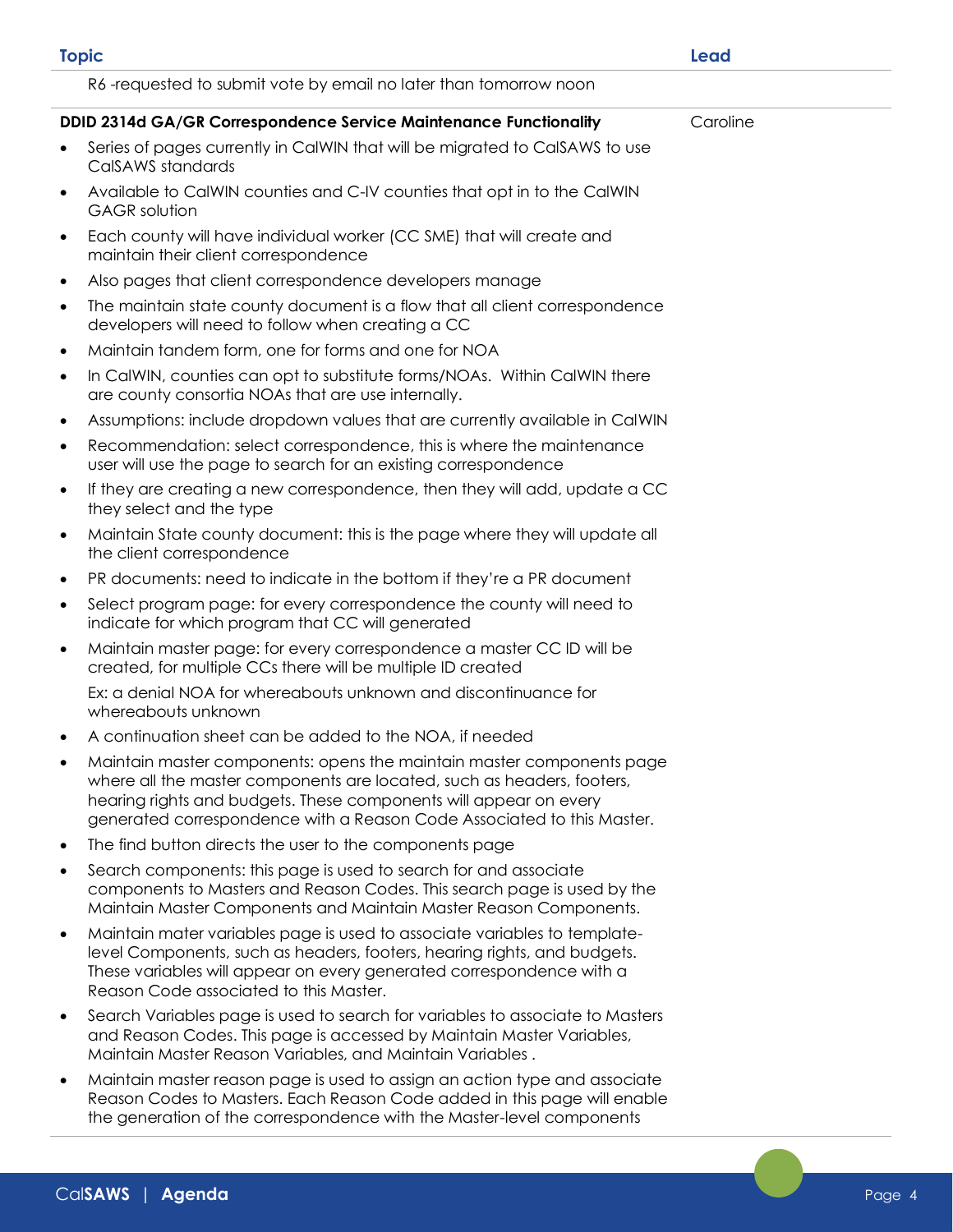#### **Topic Lead**

defined in the Maintain Masters page as well as the body text components defined in the Maintain Master Reason Components page.

- Search reason information page allows the user to search for an existing Reason Code to maintain. This page is accessed by Maintain Master Reasons, Maintain Reason Information, and Search For Components Rules.
- The Maintain Master Reason Components page is used to associate components to reason code.
- Maintain Components Rules page is used to maintain and associate rules to reason components. Rules may be associated to NOA type correspondence.
- Search for Component Rules page allows a user to search for an existing rule to maintain. The page is accessed from the Maintain Component Rules page.
- Maintain Master Reason Variables page is used to associate variables to reason codes components. The variables will appear on every generated correspondence with the associated reason codes.
- Maintain tandem form page is used to search for and link a tandem OCC to a main form. Can also unlink a previously linked tandem correspondence. This is used if a county would like to tandem an OCC to a form, any time a form will be triggered then the OCC will also be triggered by entering an effective begin date. Whenever a county would like to turn off the NOA, they can enter an end date.
- Maintain Tandem NOA page is used to link an OCC to NOA appropriate reason code so that they will be sent concurrently with the relevant NOA. Within this page, the user can unlink previously linked CC.
- Substitute forms page allows the user to substitute a selected form for one currently being triggered by the system when certain conditions are met. The user can use a different form to trigger, or if they want to substitute a county consortia form, new form can be associated to the current exiting page, both forms will have reason codes available.
- **Question:** What is Tandem referring to? Is that a part of the Extream Software? This is functionality that is available in CalWIN and will be migrated to CalSAWS. It's a functionality that allows a NOA, OCC to be triggered.

Example: transitional services available-this OCC can be tandem with a NOA to be included and mailed only during the time that services are available.

- **Question:** How will historical NOAs be accessed? All NOAs will be associated with the application. Anything generated in CalSAWS will be in the distributed document page.
- Substitute NOA page allows the user to substitute a selected NOA for one currently being triggered by the system when certain conditions are met. Counties can select the NOA and can turn it on/off.
- The Maintain Variable page is used by the GAGR correspondence service developer within the CalSAWS application to create new variables or modify existing ones.
- Pages that the service developers will be using-maintain variable, will be used when they are creating a new variable or if they're updating a variable, add and effective begin/end date, description, function, position, foreign language translations,
- Maintain function page is used by the GAGR correspondence service developer for GAGR service correspondences within the CalSAWS